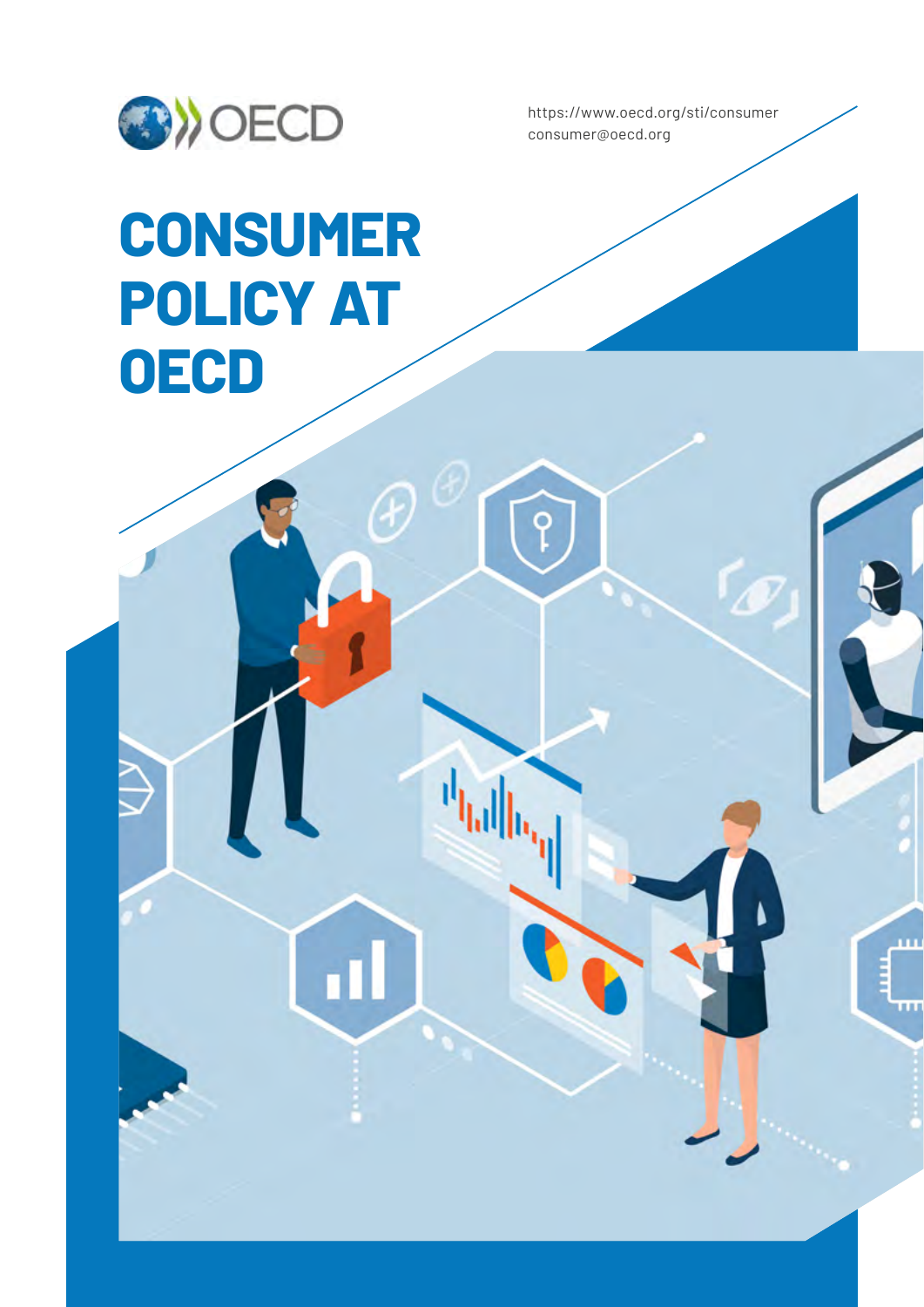For over 50 years, the OECD Committee on Consumer Policy has played a leading role in the development of key international standards, policy research and awareness raising initiatives to protect consumers across the globe. This unique forum facilitates an international dialogue on consumer empowerment in the digital and green transitions. By enabling policy makers and enforcers to identify new and evolving risks and prioritise their



actions, the Committee helps prevent consumers from falling victim to increasingly complex misleading and unfair commercial practices that know no borders online. It does so in close collaboration with bodies such as the International Consumer Protection and Enforcement Network, the Association of Southeast Asian Nations, and the United Nations Conference on Trade and Development.

#### **WE CREATE BETTER POLICIES FOR INFORMED AND EMPOWERED CONSUMERS.**

### **INTRODUCTION**



**THE OECD COMMITTEE ON CONSUMER POLICY WAS CREATED IN 1969 AND AIMS, TOGETHER WITH OTHER PARTNERS, TO STRENGTHEN INTERNATIONAL COOPERATION ON CONSUMER POLICY.**

# **OVER 50 YEARS OF CONSUMER POLICY**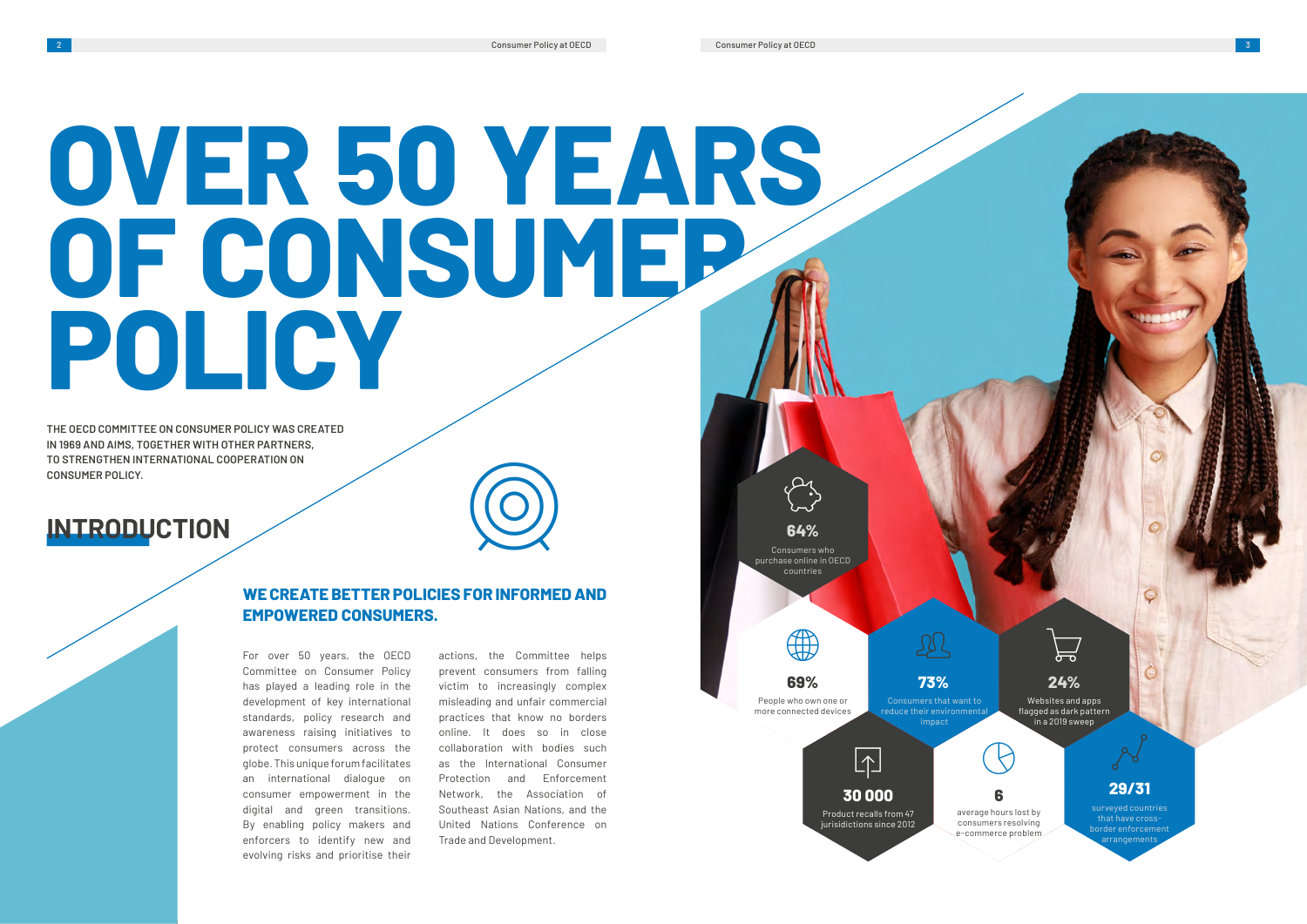# FRIORITIES<br> **A** Consumer Policy at OECD Consumer Policy at OECD<br> **A** Consumer Policy at OECD Consumer Policy at OECD Consumer Policy at OECD Consumer Policy at OECD Consumer Policy at OECD Consumer Policy at OECD Consumer



In 2021, an international sweep of ecommerce websites across 21 jurisdictions examined more than 4,000 product listings, discovering that the number of banned and recalled products available for sale online has significantly increased. The OECD encourages collaboration on voluntary commitments by marketplaces to enhance product safety on their platform.

#### **Co-ordinating international market surveillance**

With the globalisation of supply chains, access to information about product recalls in other countries is key to help prevent consumer deaths and injuries. Launched in 2012, the OECD GlobalRecalls Portal allows consumer product safety authorities around the world to share information about product recalls with each other as well as with consumers and businesses.

#### **Promoting product safety and informing consumers**

The spread of dark patterns - online interface designs to often pressure consumers to make choices against their interest - has raised concerns. To guide effective action in this area, the Committee is examining the available evidence on prevalence and harms, and considering what governments can do to address them.

Better understanding of what helps or hinders consumers from making greener choices is essential. The Committee is looking at such issues as right to repair, environmental claims, and the effect of e-commerce business models on sustainable consumption.

#### **Nudging consumers towards greener choices**

In 2021, the Committee released a Toolkit setting out a range of legislative actions countries can take to improve enforcement co-operation. The toolkit offers both pratical guidance and realworld examples to enhance international efforts.

#### **Strenghtening crossborder co-operation**

#### **Exposing dark patterns online**

Enhancing the evidence base for consumer policy is a key priority. Past studies focused on consumer trust in sharing economy platforms and the effectiveness of online disclosures about personalised pricing. More recently, an online consumer survey implemented in 13 countries showed that 50% of e-consumers encountered a problem, often resulting in significant financial harm.

#### **Enhancing the evidence base**

The Committee deals with various topics, drawing on industry and civil society input, with the goal of empowering consumers to make well-informed decisions and protecting them from misleading, fraudulent and unfair commercial practices and unsafe products.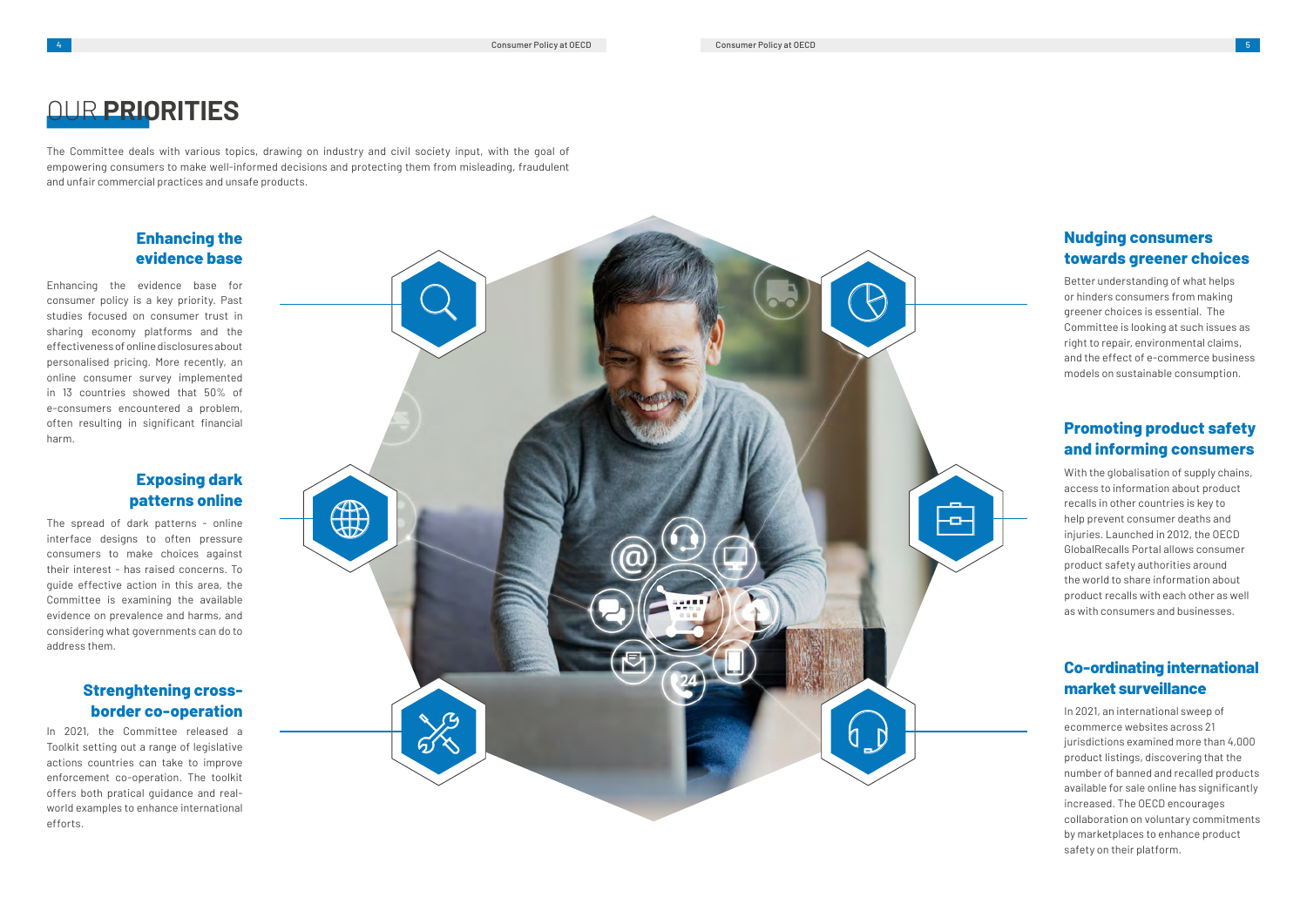The GlobalRecalls portal brings together information on product recalls being issued around the world, on a regular basis, together in one place – on an OECD platform.

**https://globalrecalls.oecd.org/**

#### **GLOBAL PORTAL ON PRODUCT RECALLS**

The Recommendation on Consumer Product Safety, adopted by the OECD Council in July 2020, outlines the key elements that should be at the core of consumer product safety frameworks at domestic and international levels.

**https://oe.cd/rec-cps**

#### **PROTECTING CONSUMERS IN PEER PLATFORM MARKETS EXPLORING THE ISSUES**

**2016 MINISTERIAL MEETING ON THE DIGITAL ECONOMY** 

**BACKGROUND REPORT** 

#### **OECD RECOMMENDATION ON CONSUMER PRODUCT SAFETY**

Today's online platforms enable P2P transactions on a much greater scale than ever before. What is the best approach to provide effective consumer protection while encouraging innovation? This report provides context for considering this and related questions.

**https://oe.cd/il/p2p-protection**

| <b>OBCD</b><br>BETTER POLICIES FOR BETTER LIVES.<br>Global portal on product recalls<br>Home |            |         | The Globalitzcals pintal brings regarber information on product<br>ant pade - on an DECD platform.<br>The portal includes information on mandatory and voluntary con<br>nece made publicly available. |                                        |          |
|----------------------------------------------------------------------------------------------|------------|---------|-------------------------------------------------------------------------------------------------------------------------------------------------------------------------------------------------------|----------------------------------------|----------|
|                                                                                              |            |         | The portal -                                                                                                                                                                                          | Dashboard                              |          |
| Search in all categories                                                                     |            |         |                                                                                                                                                                                                       | What are you looking for ? (English or |          |
|                                                                                              | Date = A   | Picture | Product name w A                                                                                                                                                                                      |                                        | Jurisdic |
| 243                                                                                          | 2022-03-03 |         | Mastic doll : Unknown : Bella City Chic.                                                                                                                                                              |                                        | Poland   |
| 710<br>John Fr                                                                               | 2022-04-03 |         | Soft toy : MY TEDOY : Smeda Barna                                                                                                                                                                     |                                        | Croatia  |
| 3 p.n.s.<br>C.DT                                                                             | 2022-03-03 |         | Soft toy : NHID : RAG DOLL.                                                                                                                                                                           |                                        | croatta  |

#### **PROTECTING CONSUMERS IN PEER PLATFORM MARKETS**

The e-commerce marketplace has evolved dramatically in recent years and consumer trust has become crucial. The revised OECD recommendations now include the use of consumer data, consumer ratings and reviews, digital content and digital competence. **https://oe.cd/il/ecr**



#### **CONSUMER PROTECTION IN E-COMMERCE**

In recent years, a number of consumer product safety authorities, have established product safety pledges with a number of online marketplaces to better protect consumers from the risk of unsafe products on those marketplaces.

The OECD Working Party on Consumer Product Safety (WPCPS) under the OECD Committee on Consumer Policy has developed this Communiqué to encourage the development of further such pledges at domestic and regional levels, and to identify the key commitments for inclusion in any such pledges.

**https://oe.cd/pledge**

**ON** OECD



#### **COMMUNIQUÉ ON PRODUCT SAFETY PLEDGES**

The Committee publishes empirical studies, analysis of markets and technology, and policy recommendations to strengthen consumer policy. It also works with partners to raise awareness of key issues, such as product recalls, and in 2021 organised a [virtual public conference on The Consumer Marketplace of the Future](https://oecd-events.org/consumer-marketplace-of-the-future/), with 1,000 participants from 100 jurisdictions.



### **COMMUNIQUÉ ON PRODUCT SAFETY PLEDGES**

Working Party on Consumer Product Safety

## OUR **PROJECTS**